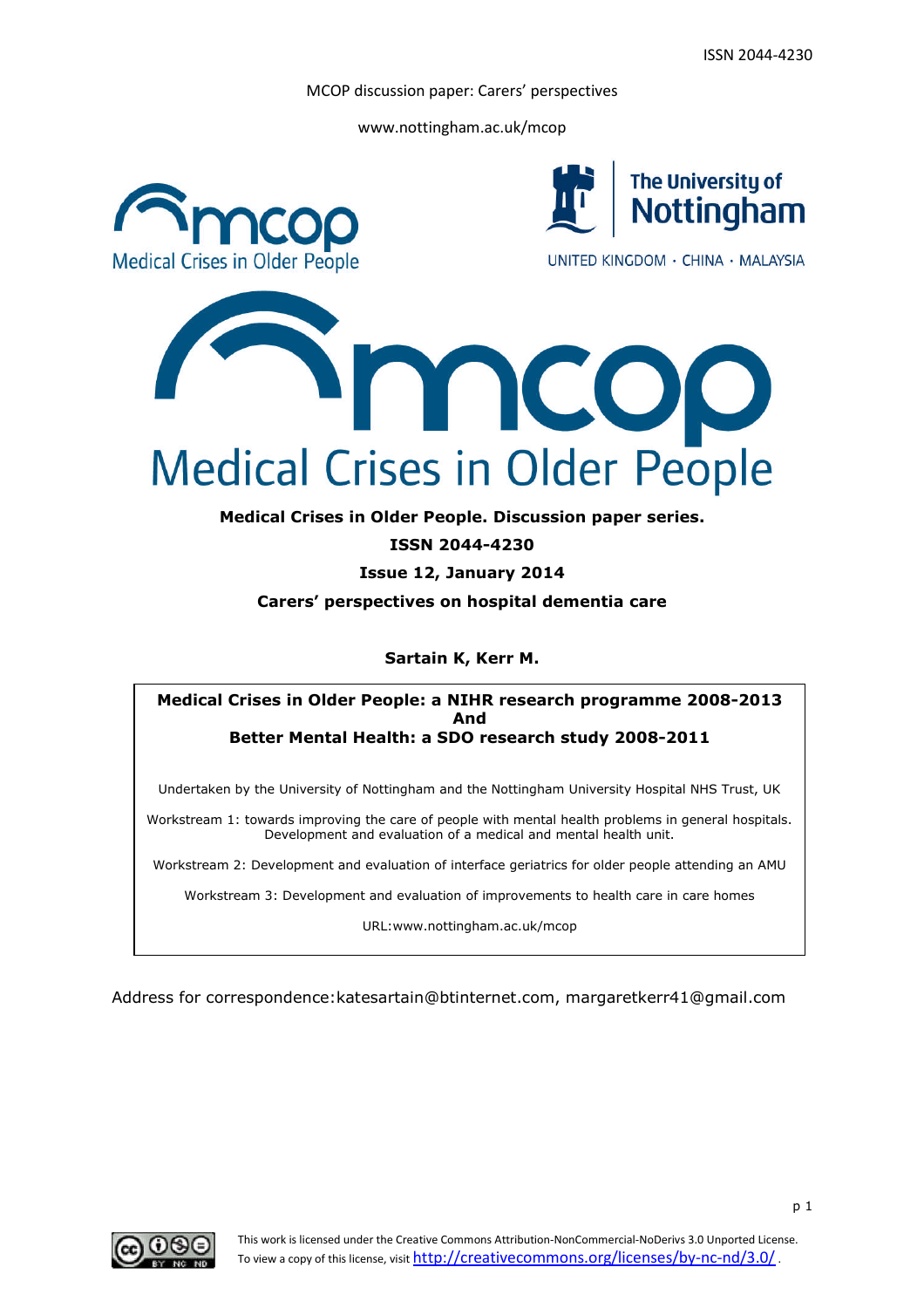www.nottingham.ac.uk/mcop





## **Summary**

The authors describe their experiences as carers of parents with dementia, including hospital care and the Medical and Mental Health Unit evaluated in the MCOP research programme. They provide reflections on their experiences and what they have found out since. The purposes of this paper is to provide a personal story that helps illuminate the research and outputs of the MCOP programme, to support education, and to challenge policy-makers, commissioners, clinicians and researchers. The paper is based on a talk given by the authors to an open conference in Nottingham on  $26<sup>th</sup>$  April 2013, at which findings from the MCOP Medical and Mental Health workstream were presented.

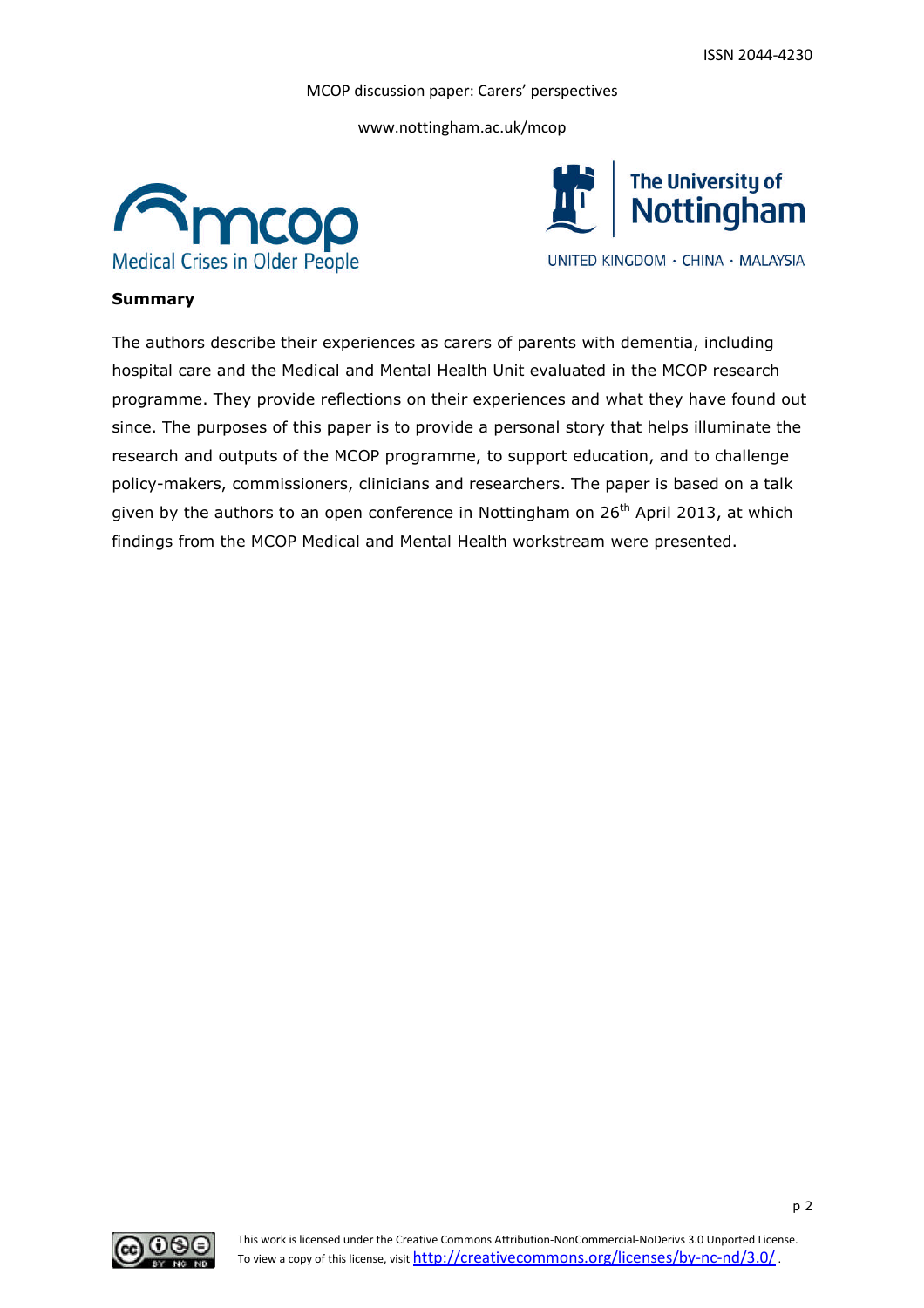www.nottingham.ac.uk/mcop





## **Our story and our parents' stories**

We are two of three children whose parents were affected by dementia. Our brother does not live locally and is in full time employment. We have been involved in the care of our parents at varying levels of intensity for 15 years. Mother, aged 89 died May 2011 and Father aged 92, in August 2012.

#### *Mum*

Mum's behaviour began to change in her 70s. She gradually became disengaged from what had been her interests. She gave up knitting and sewing, and she became more and more belligerent and erratic. It occurred slowly at first but gradually the pace of deterioration increased and we began to realise help was needed. Our maternal grandmother had dementia too. Father's reaction was often anger and it was all very difficult. By 2005 we decided to ask the GP to visit and his initial reaction was that Social Services might help. My sister suggested that maybe what was required was a diagnosis. The GP acted swiftly and a psychiatrist visited their home within weeks gave a diagnosis of dementia and set in train assessment at a day centre and in turn introduced the wonderful Jack Dawe ladies. Jack Dawe is a specialist dementia home care service in Nottingham. The flexibility of help the scheme provided was one of its biggest assets. During this time we, as carers, were kept afloat by Jack Dawe. It had a multidisciplinary team that supported and were accessible to the frontline care staff.

During the time Mum was supported by the Jack Dawe ladies, she had cause to be hospitalised. We both felt somewhat frustrated at the number of times an explanation of mum's dementia had to be given to hospital staff and mostly we felt we were never really listened to. As a result we never felt that Mum was assessed as a whole person. Later, Father was persuaded that the time had come for further help and Mum was accepted by a local care home in July 2010, just under a year before she died.

One of us was a Community Pharmacist, and the other had a degree in Food Science,

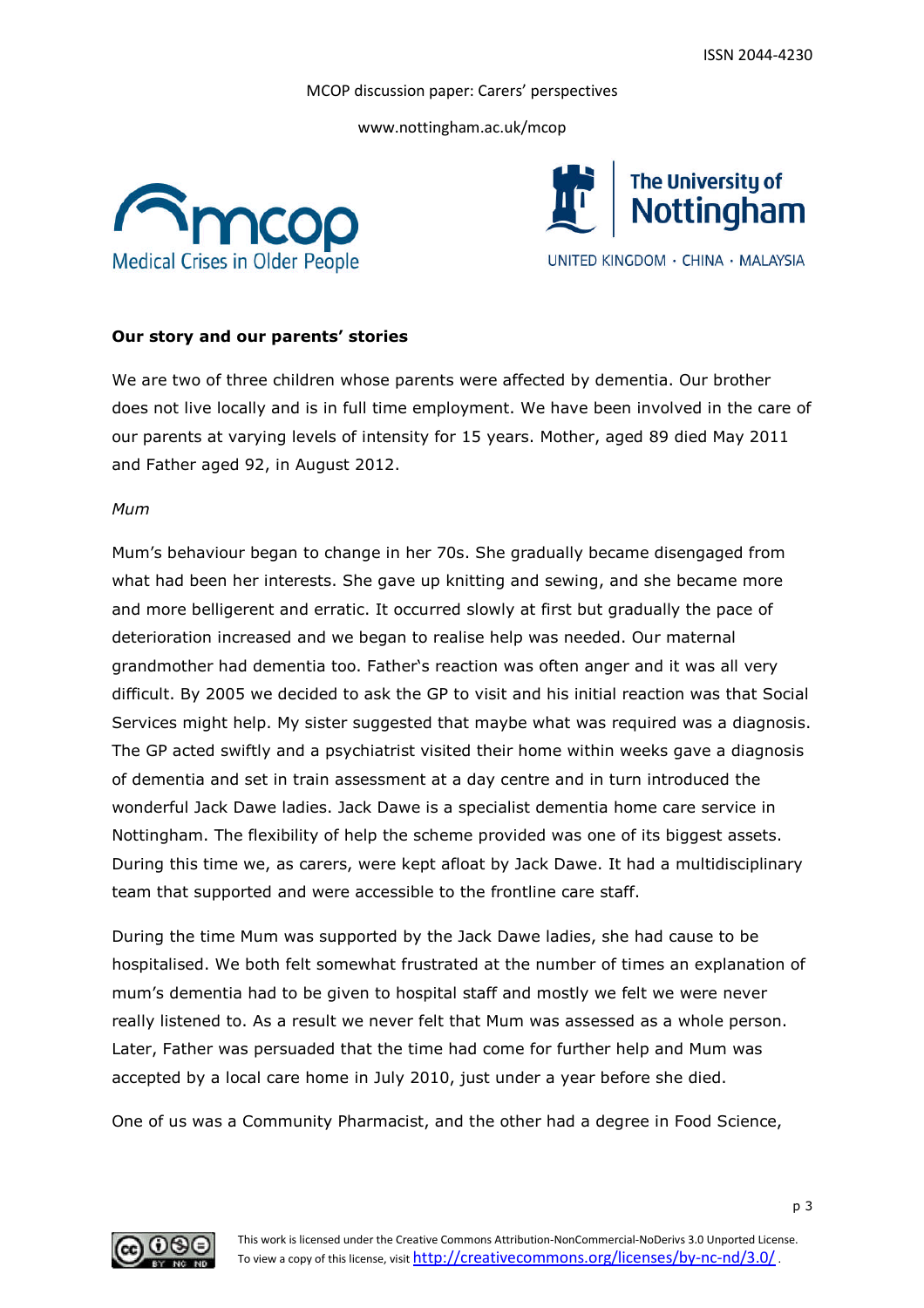www.nottingham.ac.uk/mcop





UNITED KINGDOM · CHINA · MALAYSIA

which included some physiology, so we understood the basic language and were reasonably confident to ask and discuss. Throughout our experience we have often commented to each other "how do other people cope without these skills?"

# *Father*

Shortly after Mum had died, in September 2011, Father rapidly declined. We detected the change, and an appointment at the GPs was made. We had to push hard for Father to be referred to the psychiatrist to be assessed as we were very aware that it can take months to get an appointment. We both found the reluctance difficult, as we understood that early diagnosis is recommended. He was seen in January 2012. In the interim, Father's behaviour deteriorated quite severely but without a diagnosis the correct help could not be accessed and we were not able to register him on the waiting list of care homes specialising in dementia care. Father was becoming totally irrational and unsafe. In fact, just before Christmas 2011 we had to seek advice from the local psychiatry service on a Friday evening which resulted in the administration of some emergency medication which calmed Father and restored the situation to a manageable level and we got through until the holidays were over without having to resort to calling the emergency services. We think this was only possible because of our assertiveness and prior pharmacological knowledge.

The consultation crept nearer but a fall at home led to a call to the emergency services. Hospitalization was the only option. The ambulance men listened and reassured and in the emergency department we felt Father was in good hands. They listened and gave assurance and confidence that he would be treated respectfully and appropriately. However, we worried that once in the hospital things might not go so smoothly. Father, like so many elderly people had a list of malfunctioning parts. Also we knew that his mental health had deteriorated. He was sent to the admissions ward and then on to the Medical and Mental Health Unit. We work as a team so Margaret was the first to visit. She rang in amazement – "Kate this is good, do you know? I was approached by the ward sister she gently asked who I was and then she said I need to tell you that your Father has dementia and did I understand what that meant. She was lovely, Kate, I was able to tell her our situation and experience." When Kate first visited dad on ward B47

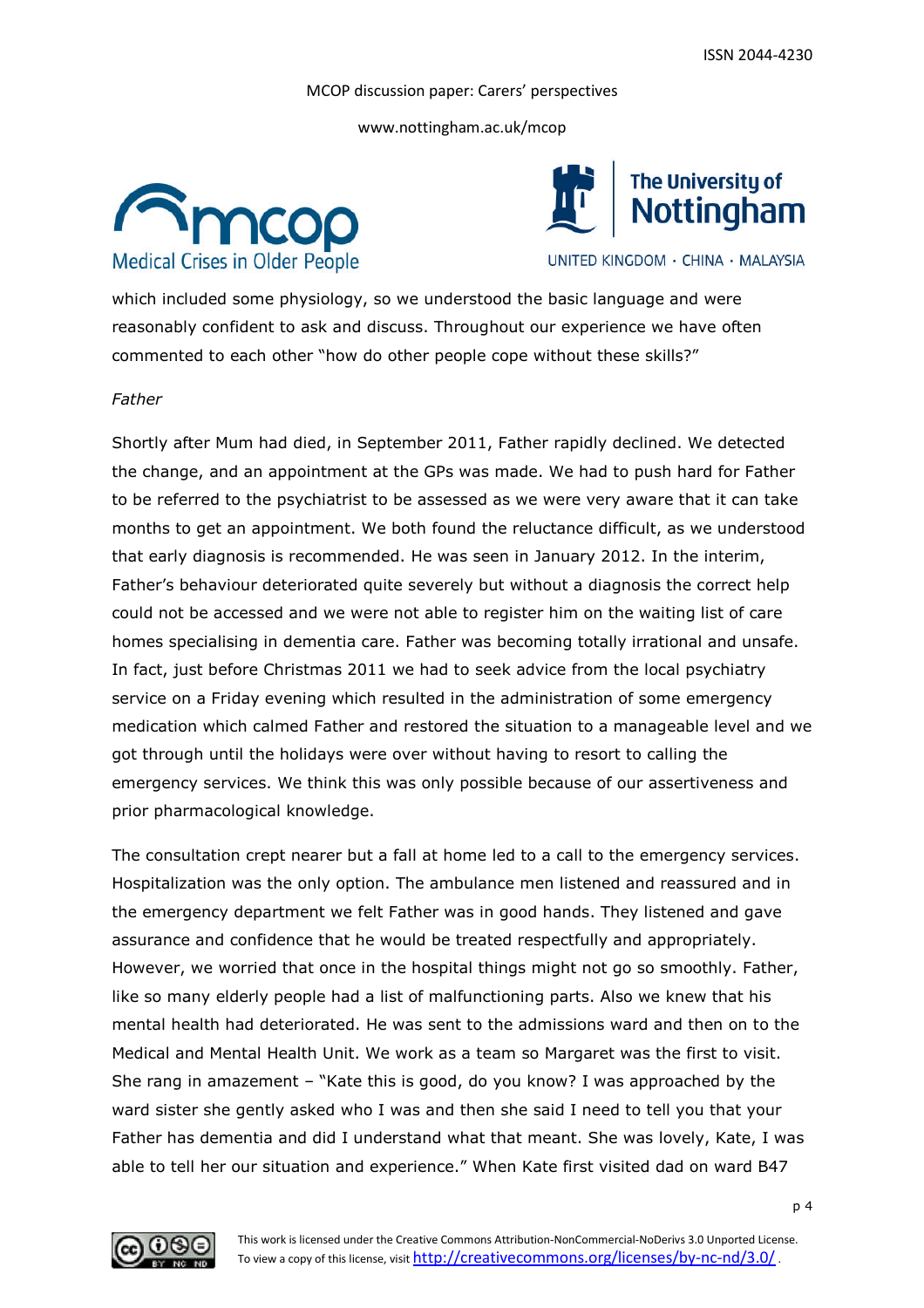www.nottingham.ac.uk/mcop





UNITED KINGDOM · CHINA · MALAYSIA

she was greeted by sister sitting by Father's bed. 'How are you?' she said. Kate also thought "This person understands dementia".

Having experienced dementia through Mum's long illness we knew Father's diagnosis was only a matter of time. The ward sister sat me down and explained that Father had been diagnosed with dementia. She asked what we knew about the illness. We told her quite a lot because Mum had had the same condition over 10-12 years until she had died the previous May. The ward sister encouraged us to talk, listened to our experience with Mum, how Father had coped magnificently, even learning to make bread and cakes to keep up the standards they were used to. It seemed very cruel that, four months after her death, he started to show symptoms of dementia. It was particularly hard that he himself recognised the symptoms.

The ward sister continued to listen to how we had coped thus far with support from our extremely understanding husbands and children. This illness affects not only the patient but their extended family, both physically and emotionally. Whenever we left home for more than a short while we made sure the other one was available to answer the phone. Margaret told the ward sister how just before Christmas she'd gone shopping but arrived home ten minutes later than planned which meant that her sister hadn't gone to the carol concert she was wanting to attend. Margaret spoke of how she'd gone to the local shops for about an hour one morning and came home to discover fourteen messages on the answer phone from Father all wondering where she was and why she wasn't answering. When she phoned he wasn't aware of the messages he'd left.

It was this last incident that made us realise we couldn't continue like this and although we had managed to find some paid help going into Father three times a day, it was not ideal and it wasn't solving the problem. The lack of diagnosis prevented the access to the real help we needed.

The ward sister said you can't carry on like this. It was something we both knew but for a professional to say it somehow made the decision to find a care home for Father easier. We visited the ward regularly. Ward staff were always calmly walking round checking if patients or carers needed help or advice. On one occasion, the ward sister

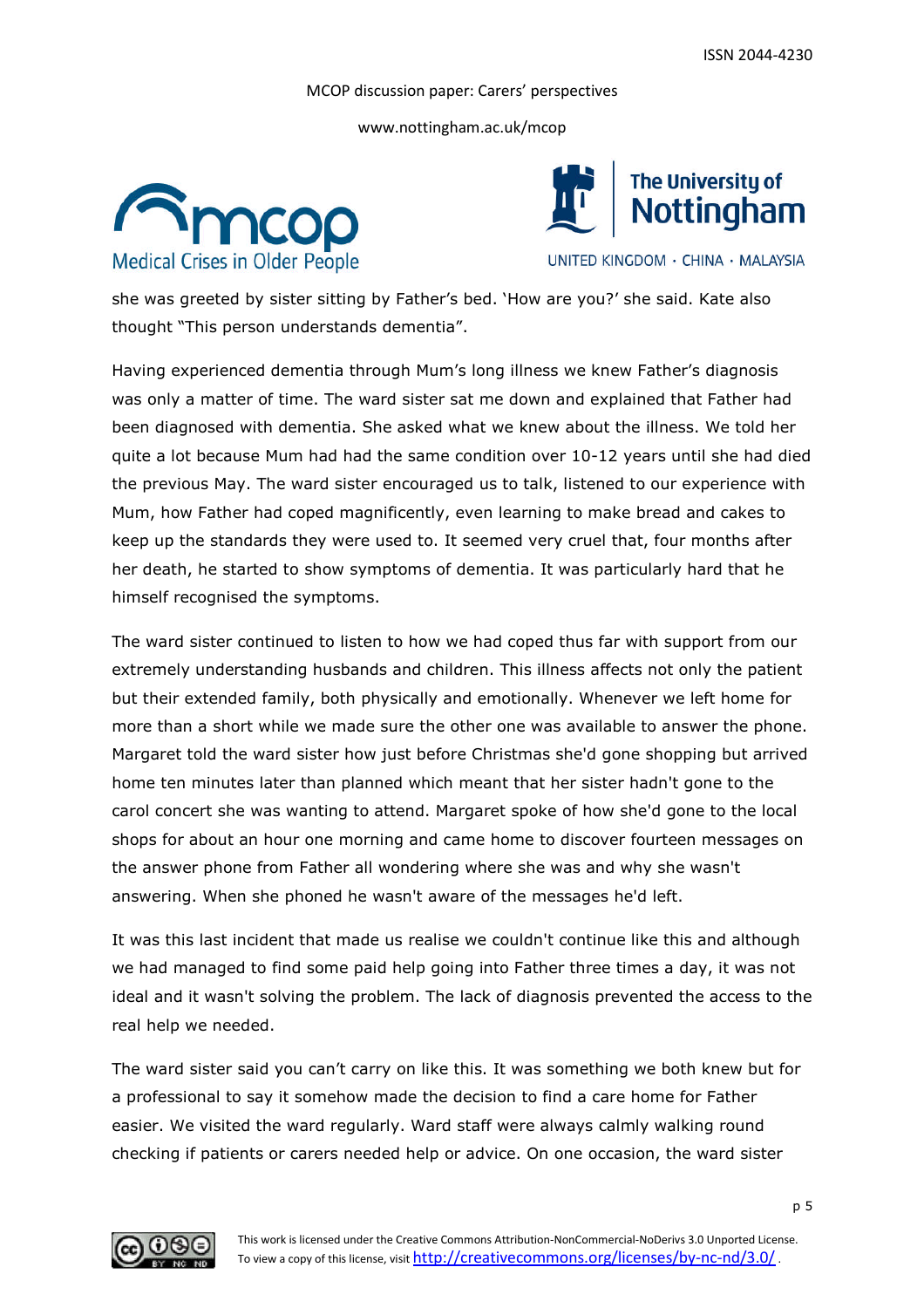www.nottingham.ac.uk/mcop





UNITED KINGDOM · CHINA · MALAYSIA

walked up to me holding a patient's hand. She introduced me and explained that the lady was concerned her visitors hadn't arrived yet, all the time reassuring the lady they would be here soon but also making me aware that if I needed to talk about anything she was about.

The ward was calm and organised, where you felt both patients and carers were being cocooned with kindness and treated with total dignity and respect. The ward staff were obviously a well organised team and included the extended family in that team to ensure the best outcome for both the patients and their families and themselves. It became apparent that the staff knew and understood that most carers on that ward were exhausted and knew that a dementia diagnosis was only going to increase their stress levels but managed somehow to find the time and energy to care for us all in an individual way. We were comfortable and able to relax a little knowing that the staff not only understood the needs of the patient but that the carers needed the space and time to move on to the next stage of the journey.

Discharge began to be a real possibility and it was agreed that Father could not safely go back home but we were not rushed into finding a home for him. We again realised that the staff on this ward worked as a team, each professional an integral and respected part of the whole package. We found a home and, following the manager of the care home's assessment, all was set for discharge. We asked if it would be possible to avoid the discharge lounge (an area of the hospital where patients being discharged wait to be transported home so as to free up a medical bed a few hours sooner) and we were told that they discharge directly from the ward, which was another huge relief. They also accompanied him to the care home and this, we found hugely helpful. Our parents were married for 69 years and had lived in the same house all that time. We were confident that this change was best left to the professionals: both for Father, and for us.

Father left the Medical and Mental Health Unit restored, fit enough to continue being taken for a walk in the nearby park. His physical body was back in balance and his mental state was manageable in a home where 24 hour care was supplied. The support systems were all once more engaged, the outreach renal nurses and the physiotherapy

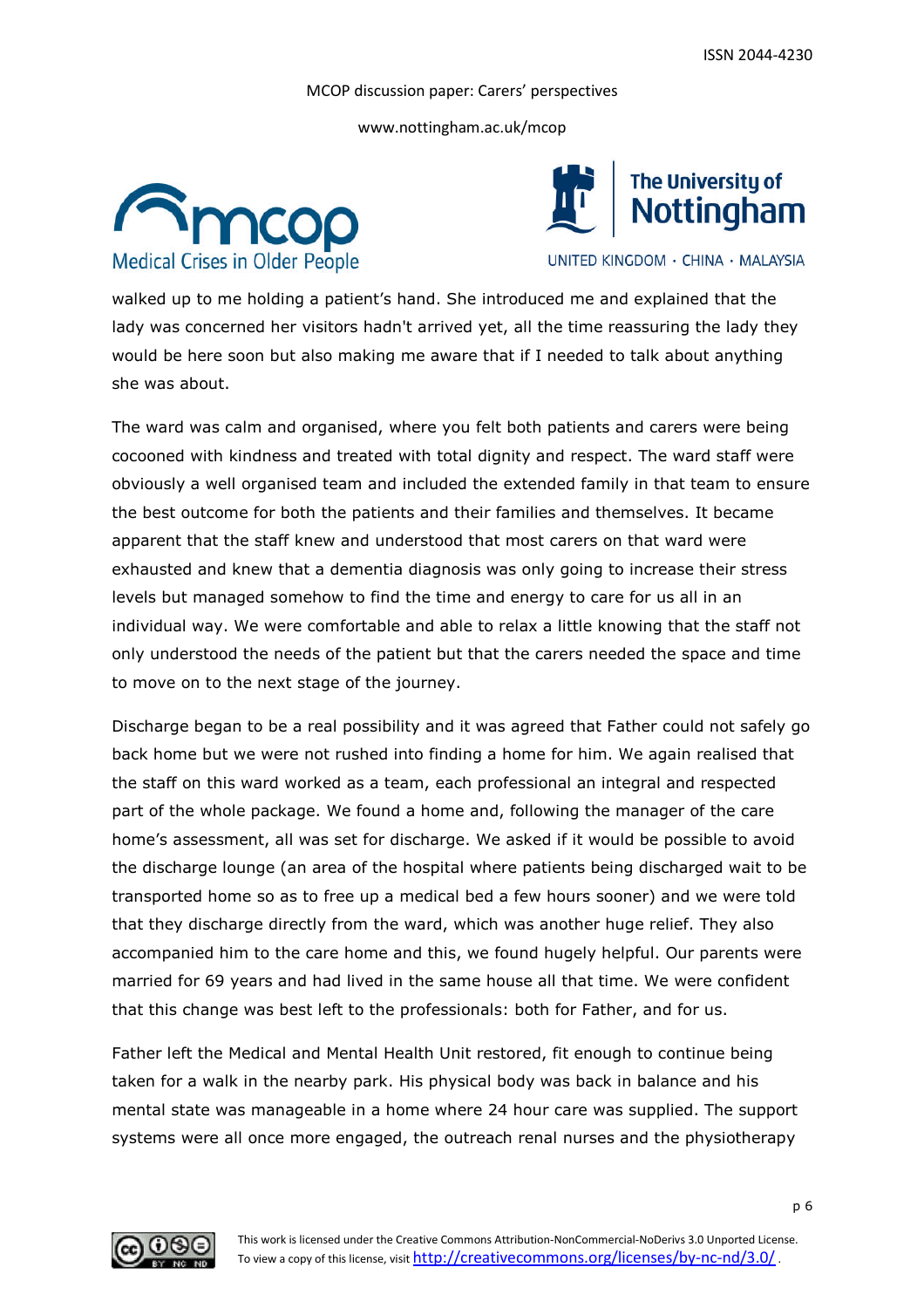www.nottingham.ac.uk/mcop





UNITED KINGDOM · CHINA · MALAYSIA

all kicked in and we felt a huge sense of relief.

We began to relax a little and allowed ourselves time to reflect and felt that really in the scheme of things and amid the stories you hear we truly felt that we had been guided and supported and that Father and ourselves could not have asked for more. We knew that Father would never "get better" but it was as good as it could be.

Father was admitted twice more to the hospital both times following falls. Both times the care and assessment in A&E was thorough and appropriate but the following spell on the wards was a different story. It was so different that we were pushed into writing to the hospital to ask why in the same hospital could there be such different care. Not all wards used a multidisciplinary team approach which included us and Father as part of the team. Not all wards had a team where mutual respect was obvious, generating a working environment of relative calm in what is a highly charged environment. Not in all wards was there always someone to talk to and where the staff smiled at each other and always had time for their difficult and demanding patients. The reply to our initial letter explained that Ward B47 was a pilot research project with extra funding. Staffing levels were higher than on other wards and the research was taking place both to assess how to improve the care and to see if this would lead to a reduction in the length of stay and re-admittance to the hospital of patients with physical illnesses and dementia.

## **Our reflections**

Dealing with people with dementia does not only require compassion, it also requires trained staff and enough of them to manage those extraordinarily difficult moments of irrational behaviour from stubbornness, forgetfulness and belligerence through to very disruptive and aggressive moments. We are concerned that to deliver patience and compassion for 12-13 hour shifts for 3 successive days is asking a great deal - we have seen care workers in tears in care homes in the community. We have to accept that good quality trained care is essential to cope with different problems arising on wards dealing with elderly people with multiple problems, combined with a dementia diagnosis. We all know that staff cost money, but this fact has to be faced.

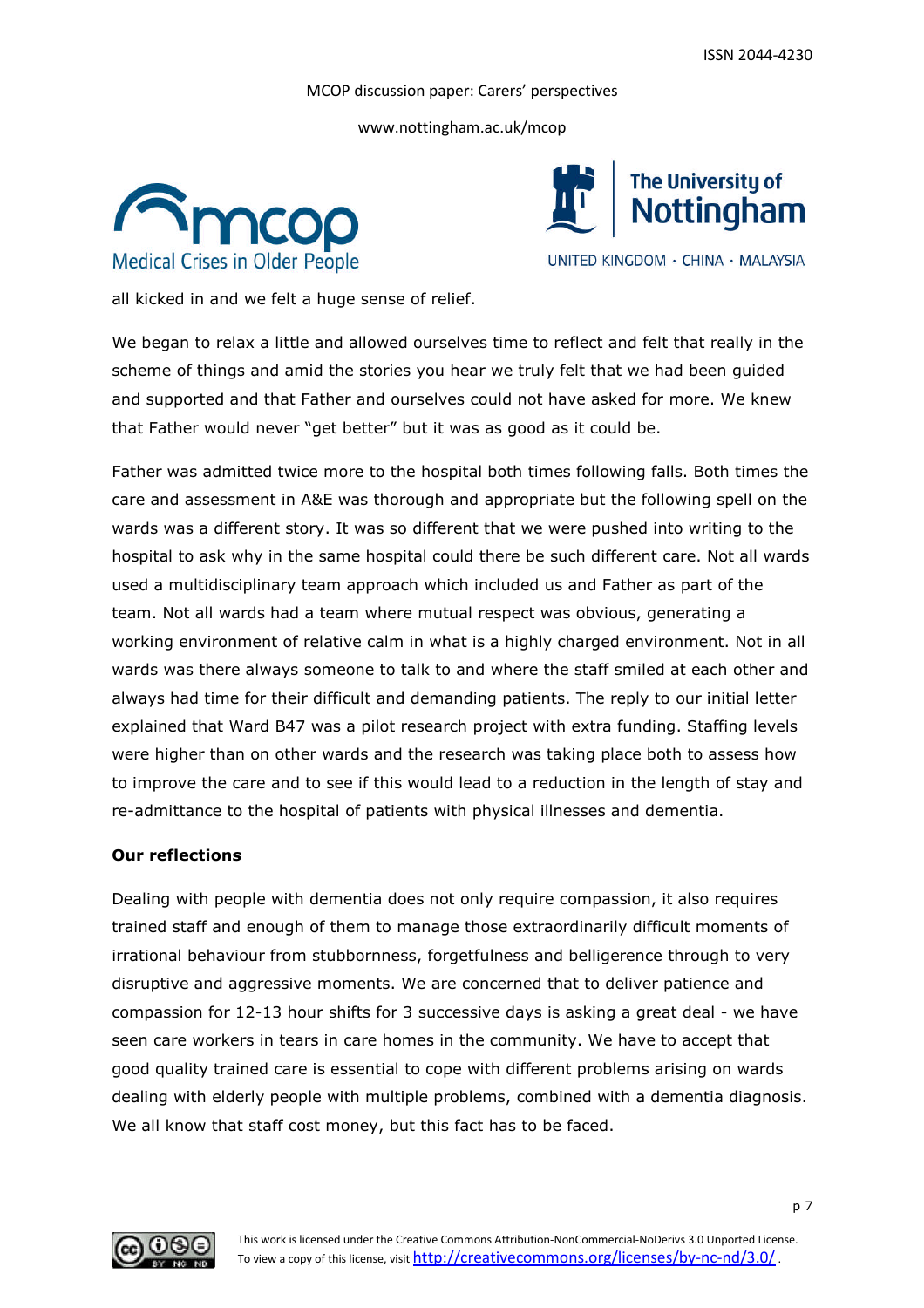www.nottingham.ac.uk/mcop





UNITED KINGDOM · CHINA · MALAYSIA

In an ideal world we would clone the team on the Medical and Mental Health Unit and spread them liberally throughout the hospital but, failing and in addition to that, we would like to suggest the following, some of which might be considered to be a challenge:

- It is important to have a good and experienced ward sister, someone who can lead, motivate and show junior staff how it should be done.
- We also valued the approach of the doctors who were not remote and readily engaged with us and other carers.
- It would be helpful if social services on wards could have access to current information regarding vacancies in care homes, not to recommend, but to, at least, remove the need for time consuming and unnecessary phone calls. Carers of dementia patients are often themselves elderly. All are exhausted and in need of care themselves.
- We were lucky in that there were two of us, not exactly young and not always fit ourselves, but when it came to finding a care home we could both drive and having experienced Mum's care, we thought we knew what we were looking for. We also wondered what you would do if you were an elderly spouse having been told that 24 hour care is essential for your husband or wife. Where do you start? A list of bus routes could be available, so that people could work out if the location was easily accessible.
- It is an awful decision to make deciding to put a loved one in care without any guidance at all on what and where is out there. Speaking to carers on other wards, some had no idea how these facilities are financed and were very anxious to know how to access this sort of information. Health care professionals must remember that the carer is coping with information about the acute physical illness as well as having to deal with an emotional upheaval. A person to explain and talk through the options and access to a website where bed availability in care homes is logged would be hugely helpful. If this is reinforced with written information so much the better. It would speed up the discharge process.
- Having joined a PPI group and listened to other carers, we suggest the introduction of a 'passport scheme' to make life easier both in and out of

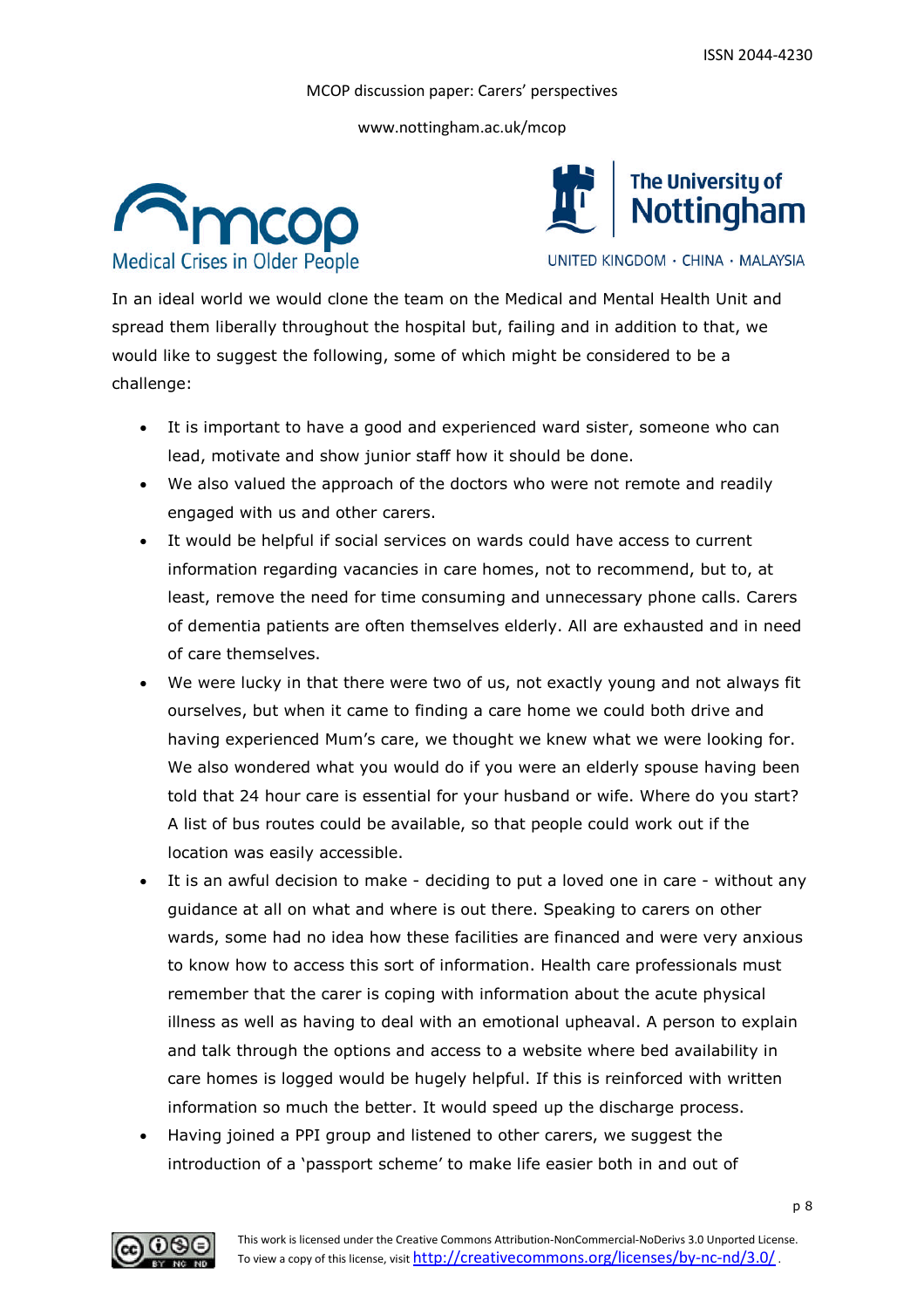www.nottingham.ac.uk/mcop





UNITED KINGDOM · CHINA · MALAYSIA

hospital. One lady said her husband liked a daily bath and that the change in his behaviour was remarkable when she managed to facilitate this. Another spoke of how her husband liked to stand up to eat. Having this type of information easily available alongside the usual medication list could make life better for the patient and easier for those caring for them in and out of hospital.

- Food can also be an issue. Arguments can arise when patients deny all knowledge of ordering the food they are presented with. Could a trolley service be introduced where patients are offered a choice and it is delivered there and then? We have seen this operating in the maternity unit and it seems to work OK there. Carers could also be involved here perhaps selecting food on behalf of the patient.
- Joined up thinking between in and out patient care is vital. Good communication between GPs, social care and hospital wards will lead to better care for the patient but also fewer hospital admissions and shorter stays. A hospital appointed community link professional within the hospital who can provide advice over the telephone would help. We found that the senior Jack Dawe ladies filled this gap within the community and we strongly feel that you cannot divorce the care in the community from that in the hospital.
- There have been many occasions when we were called to resolve a behavioural situation with one or other of our parents even within a care home environment. We lived relatively locally to our parents, there were two of us to share the burden, and we had husbands who have never said "Oh no, not again!" But imagine being aged 80, unable to drive, and with no family support. We have heard many say that "once the dementia takes hold, the family disappear, unable to cope." What will happen to those who do not have such able families?
- Care homes also need to be kept up to date with current research and provide accurate assessments of their capabilities. We were shocked and very surprised to be told by Father's initial care home that after his third hospital admission his risk of falling and other needs had become too great for them to cope with resulting in him having to stay in a hospital bed longer than necessary while we found yet another home.